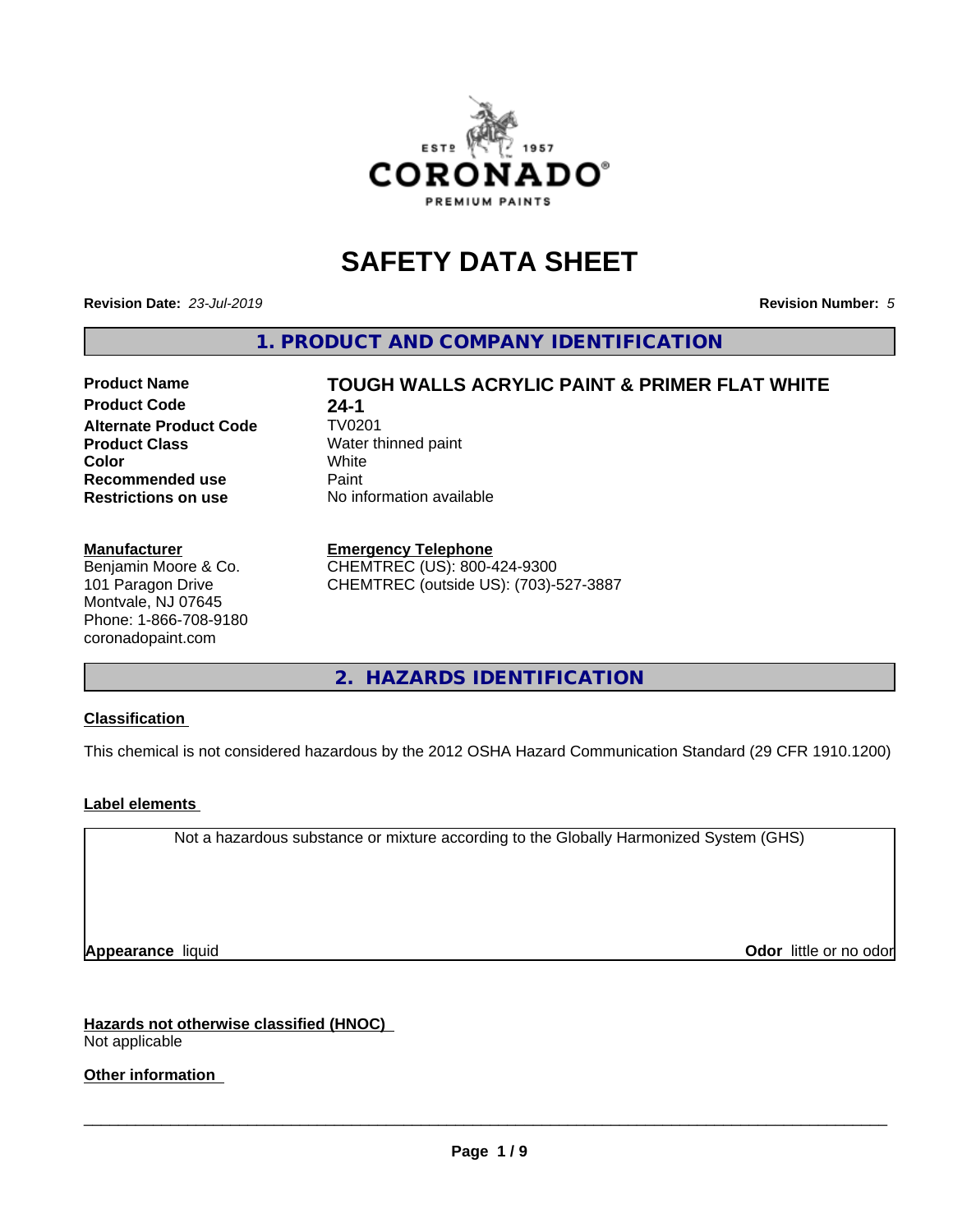No information available

# **3. COMPOSITION INFORMATION ON COMPONENTS**

\_\_\_\_\_\_\_\_\_\_\_\_\_\_\_\_\_\_\_\_\_\_\_\_\_\_\_\_\_\_\_\_\_\_\_\_\_\_\_\_\_\_\_\_\_\_\_\_\_\_\_\_\_\_\_\_\_\_\_\_\_\_\_\_\_\_\_\_\_\_\_\_\_\_\_\_\_\_\_\_\_\_\_\_\_\_\_\_\_\_\_\_\_

| <b>Chemical name</b> | <b>CAS No.</b> | Weight-%  |
|----------------------|----------------|-----------|
| Titanium dioxide     | 13463-67-7     | $15 - 20$ |
| Kaolin, calcined     | 92704-41-1     | $5 - 10$  |
| Kaolin, calcined     | 66402-68-4     | $5 - 10$  |
| Limestone            | 1317-65-3      | - 5       |
| Nepheline syenite    | 37244-96-5     | - 5       |
| Propylene glycol     | 57-55-6        | - 5       |

|                                                  | 4. FIRST AID MEASURES                                                                                    |
|--------------------------------------------------|----------------------------------------------------------------------------------------------------------|
| <b>General Advice</b>                            | No hazards which require special first aid measures.                                                     |
| <b>Eye Contact</b>                               | Rinse thoroughly with plenty of water for at least 15 minutes and consult a<br>physician.                |
| <b>Skin Contact</b>                              | Wash off immediately with soap and plenty of water while removing all<br>contaminated clothes and shoes. |
| <b>Inhalation</b>                                | Move to fresh air. If symptoms persist, call a physician.                                                |
| Ingestion                                        | Clean mouth with water and afterwards drink plenty of water. Consult a physician<br>if necessary.        |
| <b>Most Important</b><br><b>Symptoms/Effects</b> | None known.                                                                                              |
| <b>Notes To Physician</b>                        | Treat symptomatically.                                                                                   |
|                                                  | E FIDE FIQUEINO ME MOUDEC                                                                                |

**5. FIRE-FIGHTING MEASURES**

| Use extinguishing measures that are appropriate to local<br>circumstances and the surrounding environment.                                   |
|----------------------------------------------------------------------------------------------------------------------------------------------|
| As in any fire, wear self-contained breathing apparatus<br>pressure-demand, MSHA/NIOSH (approved or equivalent)<br>and full protective gear. |
| Closed containers may rupture if exposed to fire or<br>extreme heat.                                                                         |
| No                                                                                                                                           |
| No.                                                                                                                                          |
| Not applicable<br>Not applicable                                                                                                             |
|                                                                                                                                              |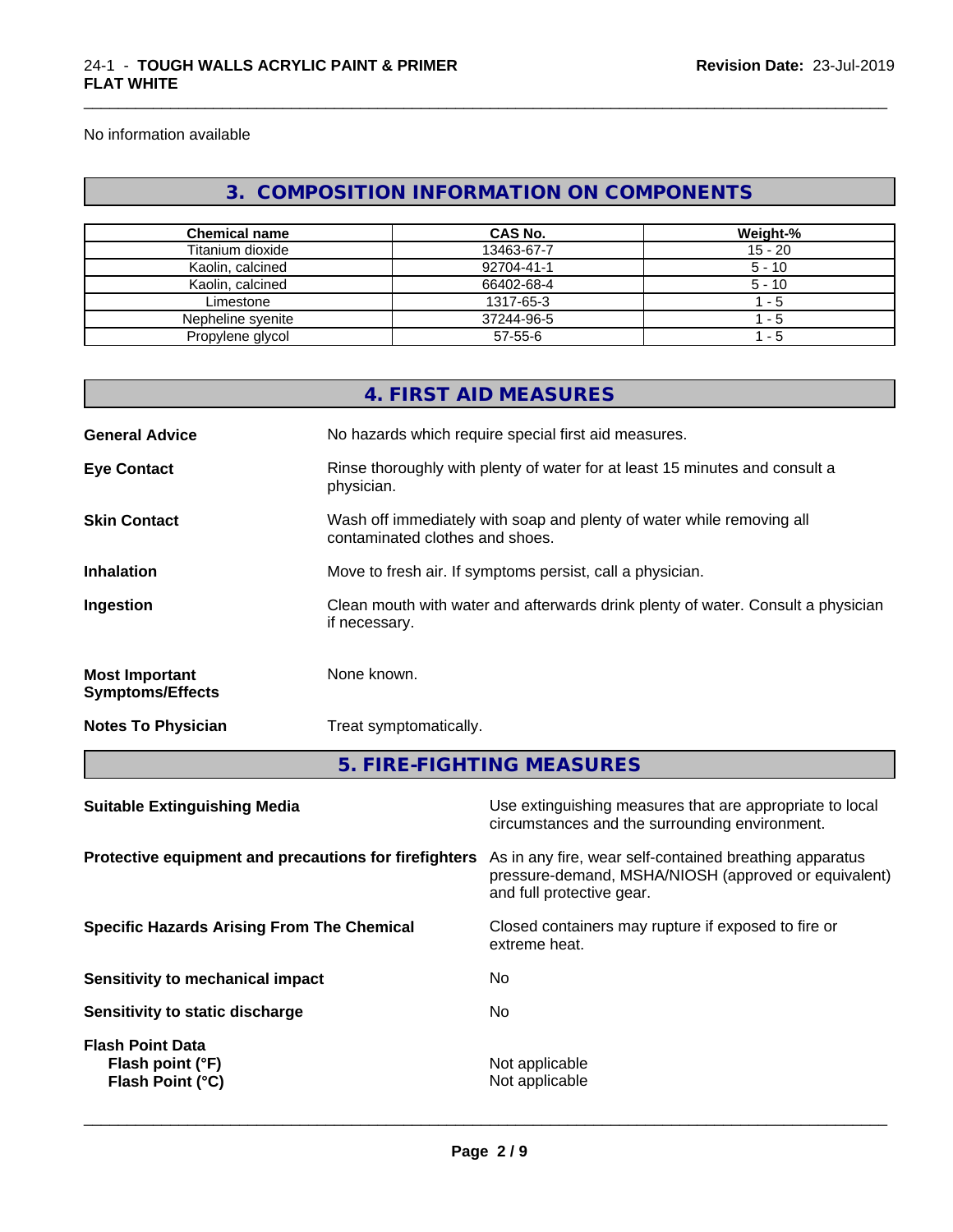## 24-1 - **TOUGH WALLS ACRYLIC PAINT & PRIMER FLAT WHITE**

| <b>Method</b>                           |                                                               |                        | Not applicable                   |                                |
|-----------------------------------------|---------------------------------------------------------------|------------------------|----------------------------------|--------------------------------|
|                                         | <b>Flammability Limits In Air</b>                             |                        |                                  |                                |
|                                         | Lower flammability limit:<br><b>Upper flammability limit:</b> |                        | Not applicable<br>Not applicable |                                |
| <b>NFPA</b>                             | Health: 1                                                     | <b>Flammability: 0</b> | <b>Instability: 0</b>            | <b>Special: Not Applicable</b> |
| <b>NFPA Legend</b><br>0 - Not Hazardous |                                                               |                        |                                  |                                |

- 1 Slightly
- 2 Moderate
- 3 High
- 4 Severe

*The ratings assigned are only suggested ratings, the contractor/employer has ultimate responsibilities for NFPA ratings where this system is used.*

*Additional information regarding the NFPA rating system is available from the National Fire Protection Agency (NFPA) at www.nfpa.org.*

# **6. ACCIDENTAL RELEASE MEASURES**

| <b>Personal Precautions</b>      | Avoid contact with skin, eyes and clothing. Ensure adequate ventilation.                                                                                                         |
|----------------------------------|----------------------------------------------------------------------------------------------------------------------------------------------------------------------------------|
| <b>Other Information</b>         | Prevent further leakage or spillage if safe to do so.                                                                                                                            |
| <b>Environmental precautions</b> | See Section 12 for additional Ecological Information.                                                                                                                            |
| <b>Methods for Cleaning Up</b>   | Soak up with inert absorbent material. Sweep up and shovel into suitable<br>containers for disposal.                                                                             |
|                                  | 7. HANDLING AND STORAGE                                                                                                                                                          |
| Handling                         | Avoid contact with skin, eyes and clothing. Avoid breathing vapors, spray mists or<br>sanding dust. In case of insufficient ventilation, wear suitable respiratory<br>equipment. |
| <b>Storage</b>                   | Keep container tightly closed. Keep out of the reach of children.                                                                                                                |
| <b>Incompatible Materials</b>    | No information available                                                                                                                                                         |
|                                  |                                                                                                                                                                                  |

# **8. EXPOSURE CONTROLS/PERSONAL PROTECTION**

#### **Exposure Limits**

| <b>Chemical name</b> | <b>ACGIH TLV</b>                                                                                              | <b>OSHA PEL</b>                                        |
|----------------------|---------------------------------------------------------------------------------------------------------------|--------------------------------------------------------|
| Titanium dioxide     | 10 mg/m $3$ - TWA                                                                                             | 15 mg/m $3$ - TWA                                      |
| Kaolin, calcined     | 5 mg/m <sup>3</sup> - TWA 0.02 mg/m <sup>3</sup> - TWA<br>$0.1$ mg/m <sup>3</sup> - TWA<br>10 mg/m $3$ - STEL | 5 mg/m <sup>3</sup> - TWA                              |
| Limestone            | N/E                                                                                                           | 15 mg/m <sup>3</sup> - TWA<br>$5 \text{ ma/m}^3$ - TWA |

**Legend**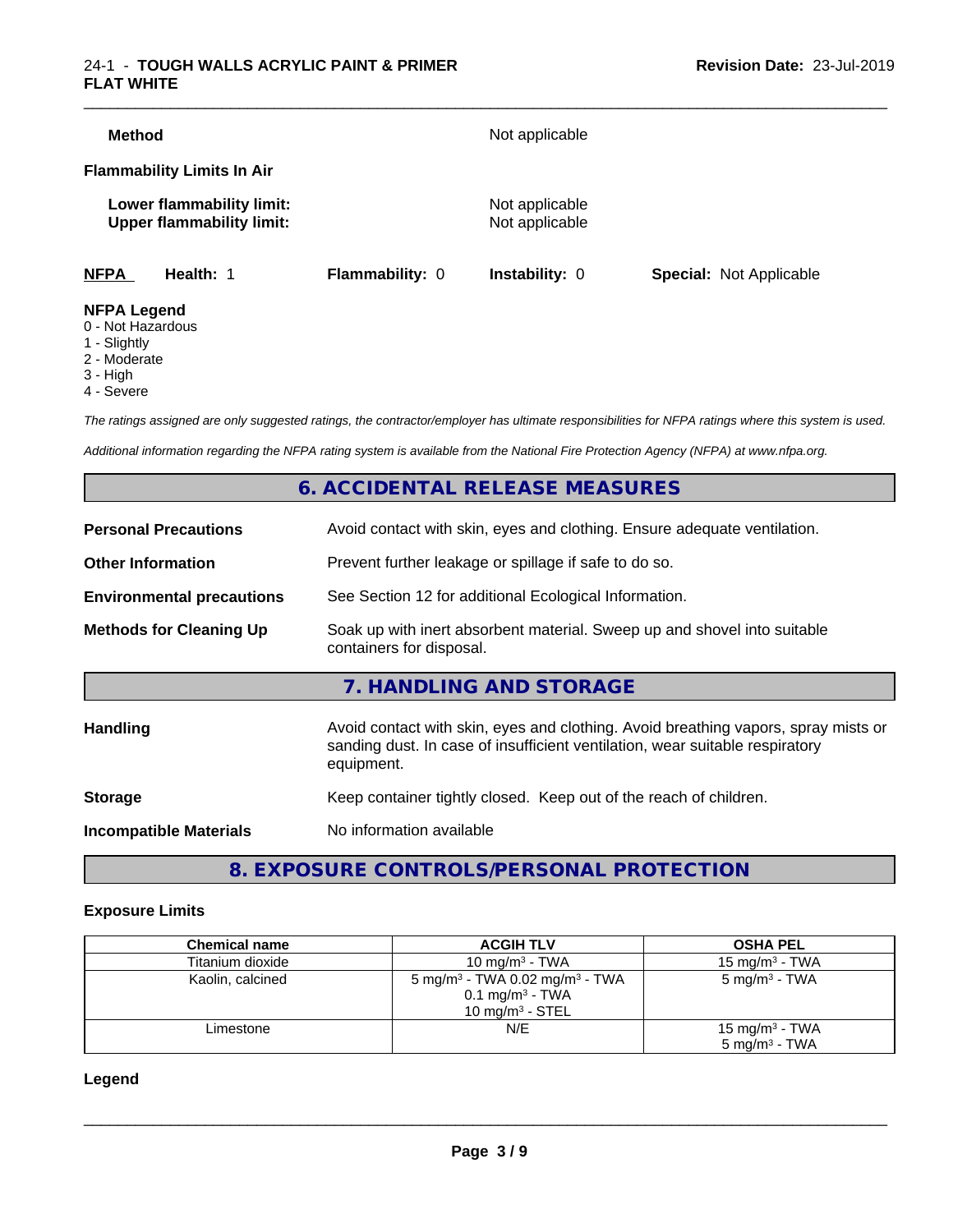#### 24-1 - **TOUGH WALLS ACRYLIC PAINT & PRIMER FLAT WHITE**

ACGIH - American Conference of Governmental Industrial Hygienists Exposure Limits OSHA - Occupational Safety & Health Administration Exposure Limits N/E - Not Established

| <b>Engineering Measures</b>          | Ensure adequate ventilation, especially in confined areas.               |  |  |  |  |
|--------------------------------------|--------------------------------------------------------------------------|--|--|--|--|
| <b>Personal Protective Equipment</b> |                                                                          |  |  |  |  |
| <b>Eye/Face Protection</b>           | Safety glasses with side-shields.                                        |  |  |  |  |
| <b>Skin Protection</b>               | Protective gloves and impervious clothing.                               |  |  |  |  |
| <b>Respiratory Protection</b>        | In case of insufficient ventilation wear suitable respiratory equipment. |  |  |  |  |
| <b>Hygiene Measures</b>              | Avoid contact with skin, eyes and clothing. Remove and wash contaminated |  |  |  |  |

clothing before re-use. Wash thoroughly after handling.

\_\_\_\_\_\_\_\_\_\_\_\_\_\_\_\_\_\_\_\_\_\_\_\_\_\_\_\_\_\_\_\_\_\_\_\_\_\_\_\_\_\_\_\_\_\_\_\_\_\_\_\_\_\_\_\_\_\_\_\_\_\_\_\_\_\_\_\_\_\_\_\_\_\_\_\_\_\_\_\_\_\_\_\_\_\_\_\_\_\_\_\_\_

# **9. PHYSICAL AND CHEMICAL PROPERTIES**

**Appearance** liquid **Odor** little or no odor **Odor Threshold** No information available **Density (lbs/gal)** 11.3 - 11.7 **Specific Gravity** 1.35 - 1.40 **pH pH**  $\blacksquare$ **Viscosity (cps)** No information available **Solubility(ies)** No information available **Water solubility** No information available **Evaporation Rate No information available No information available Vapor pressure** No information available **Vapor density**<br> **We Solids**<br>
We Solids
2019<br>
Me Solids
2019<br>
Me Solids
2019<br>
Me Solids
2019<br>
Me Solids
2019 **Wt. % Solids** 50 - 60<br> **Vol. % Solids** 30 - 40 **Vol. % Solids Wt. % Volatiles** 40 - 50 **Vol. % Volatiles** 60 - 70 **VOC Regulatory Limit (g/L)** < 50 **Boiling Point (°F)** 212 **Boiling Point (°C)** 100 **Freezing point (°F)** 32 **Freezing Point (°C)** 0 **Flash point (°F)** Not applicable **Flash Point (°C)** Not applicable **Method**<br> **Flammability (solid, gas)**<br> **Commability (solid, gas)**<br>
Mot applicable **Flammability** (solid, gas) **Upper flammability limit:**<br> **Lower flammability limit:** Not applicable Not applicable **Lower flammability limit:**<br> **Autoignition Temperature (°F)** Not applicable available and the Mustafable and Mustafable and Mustafable and Mu **Autoignition Temperature (°F) Autoignition Temperature (°C)** No information available **Decomposition Temperature (°F)** No information available **Decomposition Temperature (°C)** No information available **Partition coefficient** No information available

# **10. STABILITY AND REACTIVITY**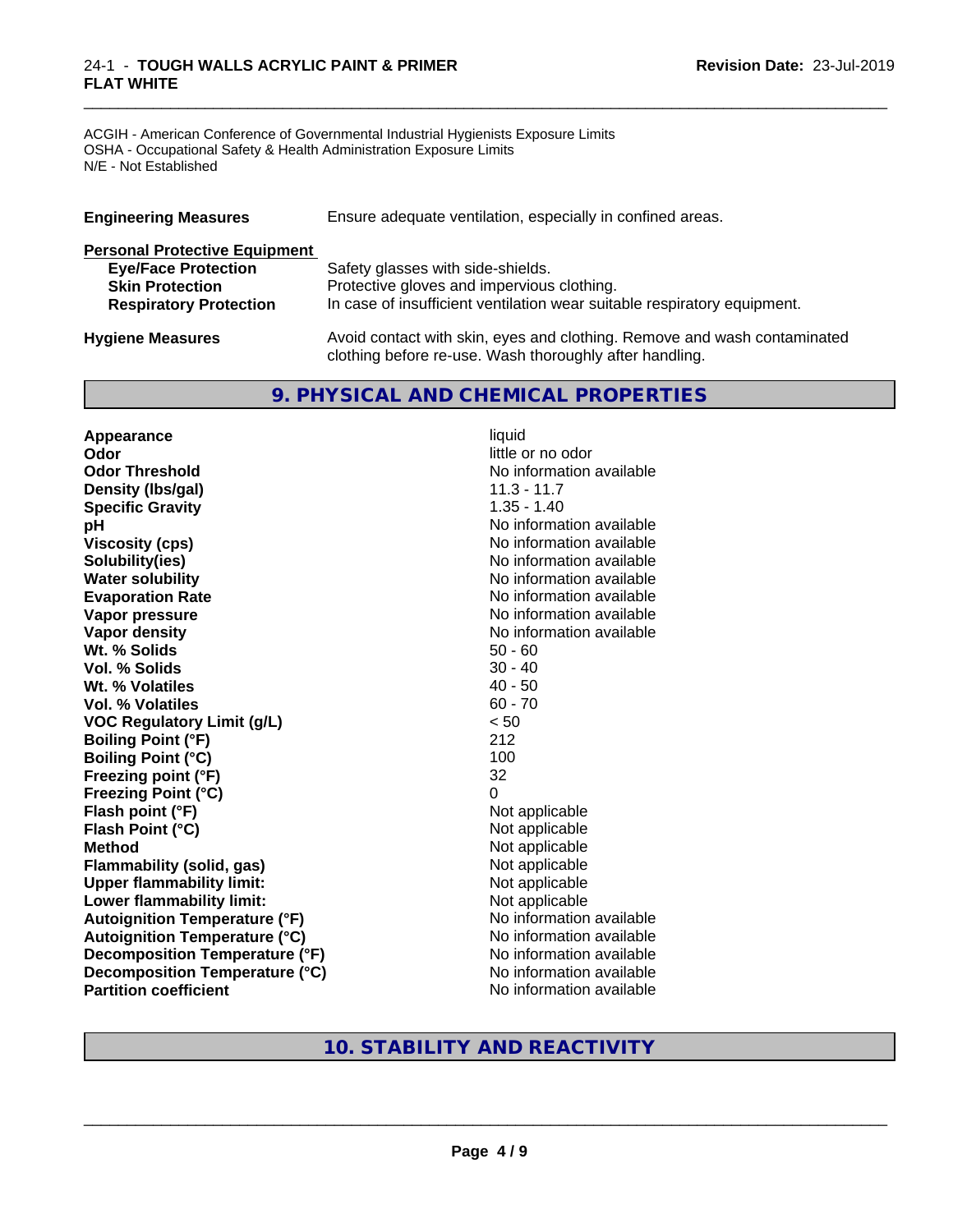| <b>Reactivity</b>                         | Not Applicable                           |
|-------------------------------------------|------------------------------------------|
| <b>Chemical Stability</b>                 | Stable under normal conditions.          |
| <b>Conditions to avoid</b>                | Prevent from freezing.                   |
| <b>Incompatible Materials</b>             | No materials to be especially mentioned. |
| <b>Hazardous Decomposition Products</b>   | None under normal use.                   |
| <b>Possibility of hazardous reactions</b> | None under normal conditions of use.     |

# **11. TOXICOLOGICAL INFORMATION**

\_\_\_\_\_\_\_\_\_\_\_\_\_\_\_\_\_\_\_\_\_\_\_\_\_\_\_\_\_\_\_\_\_\_\_\_\_\_\_\_\_\_\_\_\_\_\_\_\_\_\_\_\_\_\_\_\_\_\_\_\_\_\_\_\_\_\_\_\_\_\_\_\_\_\_\_\_\_\_\_\_\_\_\_\_\_\_\_\_\_\_\_\_

| <b>Product Information</b>                                                                                                                                                                                                                                                                                                                                                     |                                                                                                                                                                                                                                                                                                                                                                                                                                                                                                                                                                                  |
|--------------------------------------------------------------------------------------------------------------------------------------------------------------------------------------------------------------------------------------------------------------------------------------------------------------------------------------------------------------------------------|----------------------------------------------------------------------------------------------------------------------------------------------------------------------------------------------------------------------------------------------------------------------------------------------------------------------------------------------------------------------------------------------------------------------------------------------------------------------------------------------------------------------------------------------------------------------------------|
| Information on likely routes of exposure                                                                                                                                                                                                                                                                                                                                       |                                                                                                                                                                                                                                                                                                                                                                                                                                                                                                                                                                                  |
| <b>Principal Routes of Exposure</b>                                                                                                                                                                                                                                                                                                                                            | Eye contact, skin contact and inhalation.                                                                                                                                                                                                                                                                                                                                                                                                                                                                                                                                        |
| <b>Acute Toxicity</b>                                                                                                                                                                                                                                                                                                                                                          |                                                                                                                                                                                                                                                                                                                                                                                                                                                                                                                                                                                  |
| <b>Product Information</b>                                                                                                                                                                                                                                                                                                                                                     | No information available                                                                                                                                                                                                                                                                                                                                                                                                                                                                                                                                                         |
|                                                                                                                                                                                                                                                                                                                                                                                | Symptoms related to the physical, chemical and toxicological characteristics                                                                                                                                                                                                                                                                                                                                                                                                                                                                                                     |
| <b>Symptoms</b>                                                                                                                                                                                                                                                                                                                                                                | No information available                                                                                                                                                                                                                                                                                                                                                                                                                                                                                                                                                         |
|                                                                                                                                                                                                                                                                                                                                                                                | Delayed and immediate effects as well as chronic effects from short and long-term exposure                                                                                                                                                                                                                                                                                                                                                                                                                                                                                       |
| Eye contact<br><b>Skin contact</b><br><b>Inhalation</b><br>Ingestion<br><b>Sensitization</b><br><b>Neurological Effects</b><br><b>Mutagenic Effects</b><br><b>Reproductive Effects</b><br><b>Developmental Effects</b><br><b>Target organ effects</b><br><b>STOT - single exposure</b><br><b>STOT - repeated exposure</b><br>Other adverse effects<br><b>Aspiration Hazard</b> | May cause slight irritation.<br>Substance may cause slight skin irritation. Prolonged or repeated contact may dry<br>skin and cause irritation.<br>May cause irritation of respiratory tract.<br>Ingestion may cause gastrointestinal irritation, nausea, vomiting and diarrhea.<br>No information available<br>No information available.<br>No information available.<br>No information available.<br>No information available.<br>No information available.<br>No information available.<br>No information available.<br>No information available.<br>No information available |
| <b>Numerical measures of toxicity</b>                                                                                                                                                                                                                                                                                                                                          |                                                                                                                                                                                                                                                                                                                                                                                                                                                                                                                                                                                  |
|                                                                                                                                                                                                                                                                                                                                                                                | The following values are calculated based on chapter 3.1 of the GHS document                                                                                                                                                                                                                                                                                                                                                                                                                                                                                                     |
| <b>ATEmix (oral)</b><br><b>ATEmix (dermal)</b>                                                                                                                                                                                                                                                                                                                                 | 16460 mg/kg<br>1990368 mg/kg                                                                                                                                                                                                                                                                                                                                                                                                                                                                                                                                                     |

**Component Information**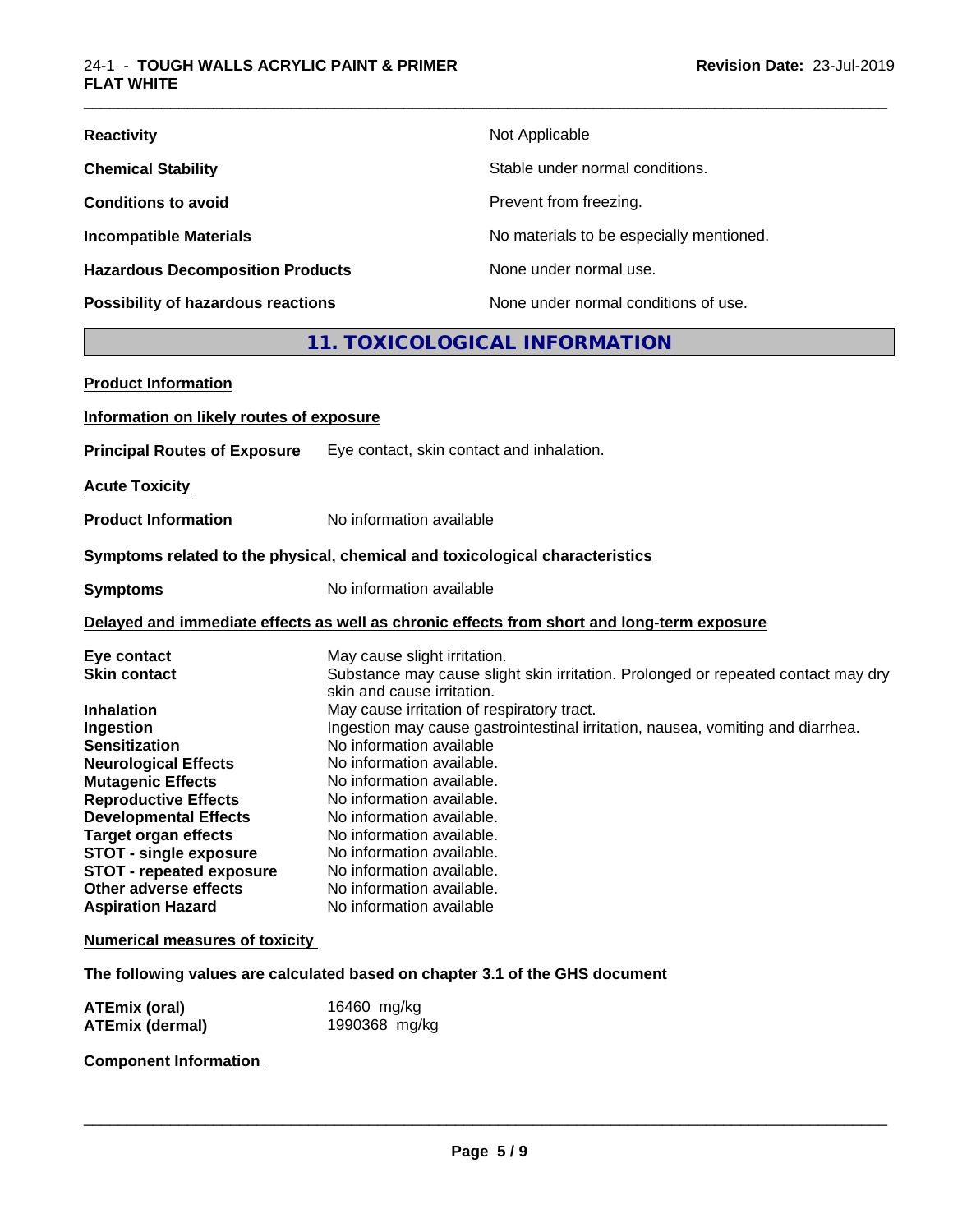### 24-1 - **TOUGH WALLS ACRYLIC PAINT & PRIMER FLAT WHITE**

| Chemical name                  | Oral LD50            | Dermal LD50            | Inhalation LC50 |
|--------------------------------|----------------------|------------------------|-----------------|
| Titanium dioxide<br>13463-67-7 | > 10000 mg/kg (Rat)  |                        |                 |
| Kaolin, calcined<br>92704-41-1 | $>$ 2000 mg/kg (Rat) |                        |                 |
| Propylene glycol<br>57-55-6    | $= 20$ g/kg (Rat)    | = 20800 mg/kg (Rabbit) |                 |

\_\_\_\_\_\_\_\_\_\_\_\_\_\_\_\_\_\_\_\_\_\_\_\_\_\_\_\_\_\_\_\_\_\_\_\_\_\_\_\_\_\_\_\_\_\_\_\_\_\_\_\_\_\_\_\_\_\_\_\_\_\_\_\_\_\_\_\_\_\_\_\_\_\_\_\_\_\_\_\_\_\_\_\_\_\_\_\_\_\_\_\_\_

#### **Carcinogenicity**

*The information below indicateswhether each agency has listed any ingredient as a carcinogen:.*

| <b>Chemical</b><br>name   | <b>IARC</b>                    | <b>NTP</b> | <b>OSHA</b> |
|---------------------------|--------------------------------|------------|-------------|
|                           | .<br>2B<br>: Human<br>Possible |            | Listed      |
| dioxide<br><b>itanium</b> | Carcinoɑen                     |            |             |

• Although IARC has classified titanium dioxide as possibly carcinogenic to humans (2B), their summary concludes: "No significant exposure to titanium dioxide is thought to occur during the use of products in which titanium dioxide is bound to other materials, such as paint."

#### **Legend**

IARC - International Agency for Research on Cancer NTP - National Toxicity Program OSHA - Occupational Safety & Health Administration

**12. ECOLOGICAL INFORMATION**

## **Ecotoxicity Effects**

The environmental impact of this product has not been fully investigated.

## **Product Information**

#### **Acute Toxicity to Fish**

No information available

#### **Acute Toxicity to Aquatic Invertebrates**

No information available

#### **Acute Toxicity to Aquatic Plants**

No information available

#### **Persistence / Degradability**

No information available.

#### **Bioaccumulation**

There is no data for this product.

#### **Mobility in Environmental Media**

No information available.

#### **Ozone**

No information available

#### **Component Information**

#### **Acute Toxicity to Fish**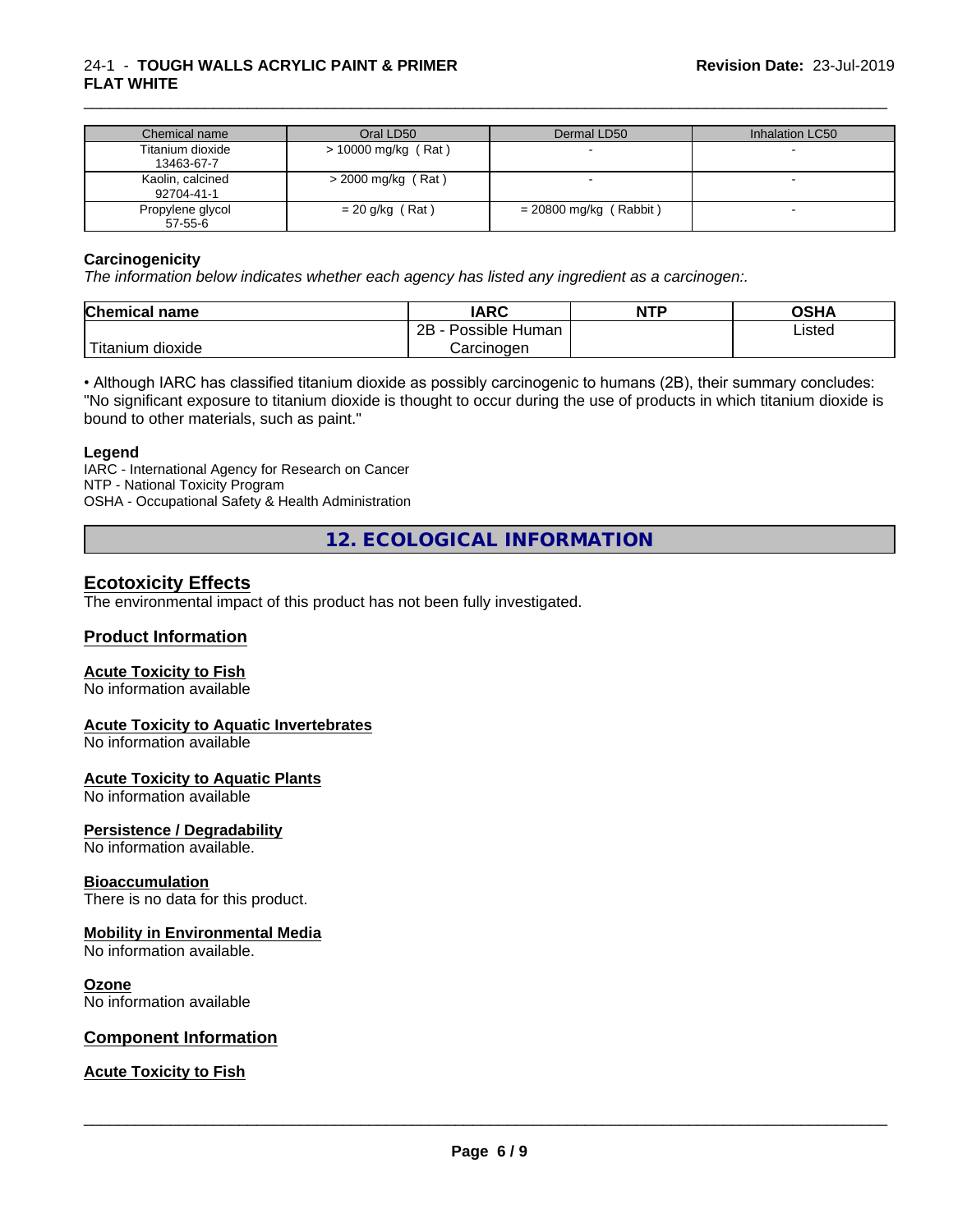Titanium dioxide  $LC50:$  > 1000 mg/L (Fathead Minnow - 96 hr.) Propylene glycol LC50: 710 mg/L (Fathead Minnow - 96 hr.)

#### **Acute Toxicity to Aquatic Invertebrates**

Propylene glycol EC50: > 10000 mg/L (Daphnia magna - 24 hr.)

#### **Acute Toxicity to Aquatic Plants**

No information available

| 13. DISPOSAL CONSIDERATIONS |  |
|-----------------------------|--|
|                             |  |

\_\_\_\_\_\_\_\_\_\_\_\_\_\_\_\_\_\_\_\_\_\_\_\_\_\_\_\_\_\_\_\_\_\_\_\_\_\_\_\_\_\_\_\_\_\_\_\_\_\_\_\_\_\_\_\_\_\_\_\_\_\_\_\_\_\_\_\_\_\_\_\_\_\_\_\_\_\_\_\_\_\_\_\_\_\_\_\_\_\_\_\_\_

| <b>Waste Disposal Method</b> | Dispose of in accordance with federal, state, and local regulations. Local<br>requirements may vary, consult your sanitation department or state-designated<br>environmental protection agency for more disposal options. |  |
|------------------------------|---------------------------------------------------------------------------------------------------------------------------------------------------------------------------------------------------------------------------|--|
|                              | <b>14. TRANSPORT INFORMATION</b>                                                                                                                                                                                          |  |
| <b>DOT</b>                   | Not regulated                                                                                                                                                                                                             |  |
| <b>ICAO / IATA</b>           | Not regulated                                                                                                                                                                                                             |  |
| <b>IMDG / IMO</b>            | Not regulated                                                                                                                                                                                                             |  |
|                              | <b>15. REGULATORY INFORMATION</b>                                                                                                                                                                                         |  |

## **International Inventories**

| <b>TSCA: United States</b> | Yes - All components are listed or exempt. |
|----------------------------|--------------------------------------------|
| DSL: Canada                | Yes - All components are listed or exempt. |

## **Federal Regulations**

#### **SARA 311/312 hazardous categorization**

| Acute health hazard               | Nο |  |
|-----------------------------------|----|--|
| Chronic Health Hazard             | N٥ |  |
| Fire hazard                       | N٥ |  |
| Sudden release of pressure hazard | Nο |  |
| Reactive Hazard                   | N٥ |  |

#### **SARA 313**

Section 313 of Title III of the Superfund Amendments and Reauthorization Act of 1986 (SARA). This product contains a chemical or chemicals which are subject to the reporting requirements of the Act and Title 40 of the Code of Federal Regulations, Part 372: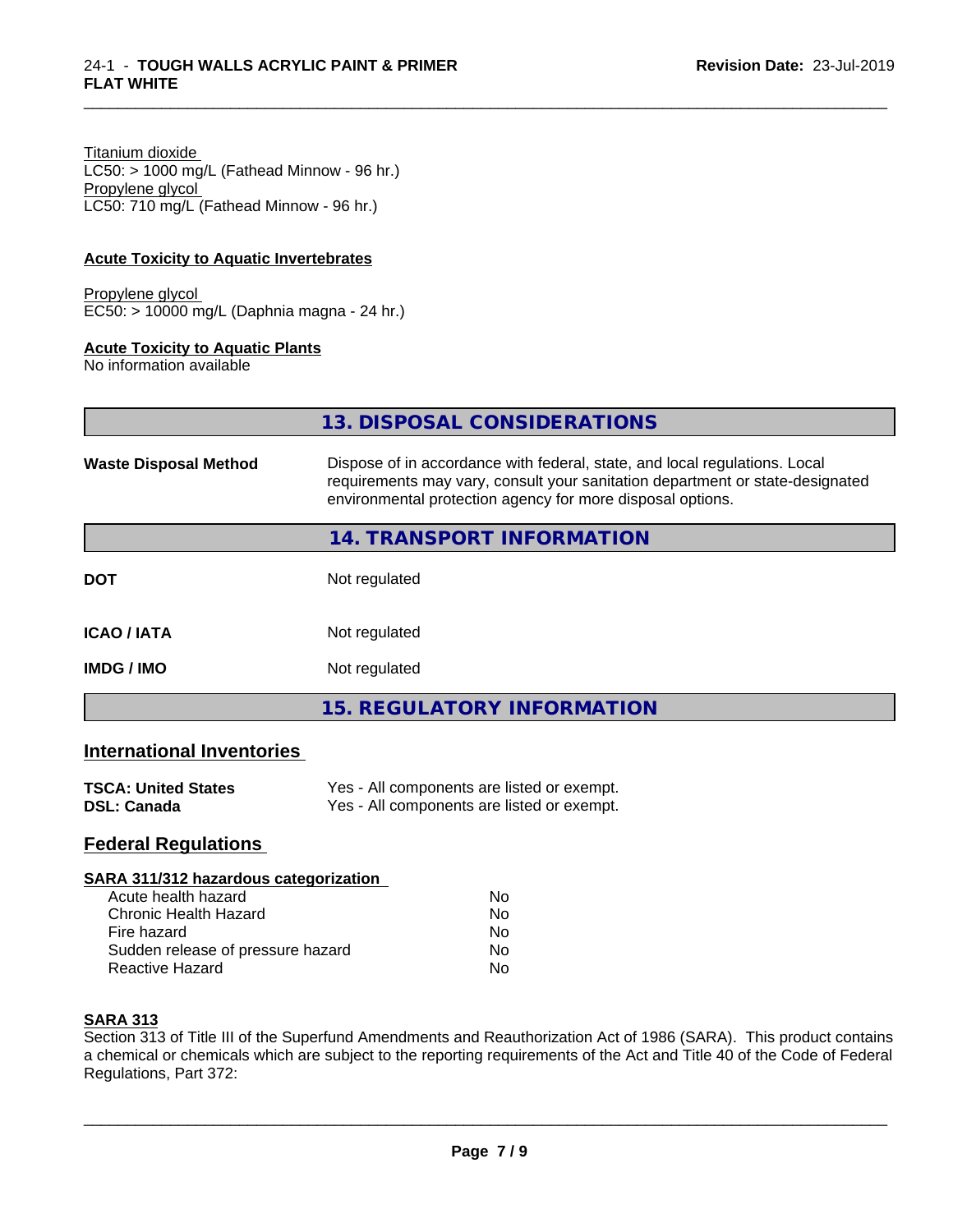| <b>Chemical name</b> | CAS No.    | Weight-% | <b>CERCLA/SARA 313</b><br>(de minimis concentration) |
|----------------------|------------|----------|------------------------------------------------------|
| Kaolin, calcined     | 66402-68-4 | -10      |                                                      |

\_\_\_\_\_\_\_\_\_\_\_\_\_\_\_\_\_\_\_\_\_\_\_\_\_\_\_\_\_\_\_\_\_\_\_\_\_\_\_\_\_\_\_\_\_\_\_\_\_\_\_\_\_\_\_\_\_\_\_\_\_\_\_\_\_\_\_\_\_\_\_\_\_\_\_\_\_\_\_\_\_\_\_\_\_\_\_\_\_\_\_\_\_

#### **Clean Air Act,Section 112 Hazardous Air Pollutants (HAPs) (see 40 CFR 61)** This product contains the following HAPs:

*None*

# **US State Regulations**

## **California Proposition 65**

**WARNING:** Cancer and Reproductive Harm– www.P65warnings.ca.gov

#### **State Right-to-Know**

| <b>Chemical name</b> | <b>Massachusetts</b> | <b>New Jersey</b> | Pennsylvania |
|----------------------|----------------------|-------------------|--------------|
| Titanium dioxide     |                      |                   |              |
| Kaolin<br>. calcined |                      |                   |              |
| Limestone            |                      |                   |              |

#### **Legend**

X - Listed

## **16. OTHER INFORMATION**

| HMIS - | Health: | <b>Flammability: 0</b> | Reactivity: 0 PPE: - |  |
|--------|---------|------------------------|----------------------|--|
|        |         |                        |                      |  |

#### **HMIS Legend**

- 0 Minimal Hazard
- 1 Slight Hazard
- 2 Moderate Hazard
- 3 Serious Hazard
- 4 Severe Hazard
- Chronic Hazard

X - Consult your supervisor or S.O.P. for "Special" handling instructions.

*Note: The PPE rating has intentionally been left blank. Choose appropriate PPE that will protect employees from the hazards the material will present under the actual normal conditions of use.*

*Caution: HMISÒ ratings are based on a 0-4 rating scale, with 0 representing minimal hazards or risks, and 4 representing significant hazards or risks. Although HMISÒ ratings are not required on MSDSs under 29 CFR 1910.1200, the preparer, has chosen to provide them. HMISÒ ratings are to be used only in conjunction with a fully implemented HMISÒ program by workers who have received appropriate HMISÒ training. HMISÒ is a registered trade and service mark of the NPCA. HMISÒ materials may be purchased exclusively from J. J. Keller (800) 327-6868.*

 **WARNING!** If you scrape, sand, or remove old paint, you may release lead dust. LEAD IS TOXIC. EXPOSURE TO LEAD DUST CAN CAUSE SERIOUS ILLNESS, SUCH AS BRAIN DAMAGE, ESPECIALLY IN CHILDREN. PREGNANT WOMEN SHOULD ALSO AVOID EXPOSURE. Wear a NIOSH approved respirator to control lead exposure. Clean up carefully with a HEPA vacuum and a wet mop. Before you start, find out how to protect yourself